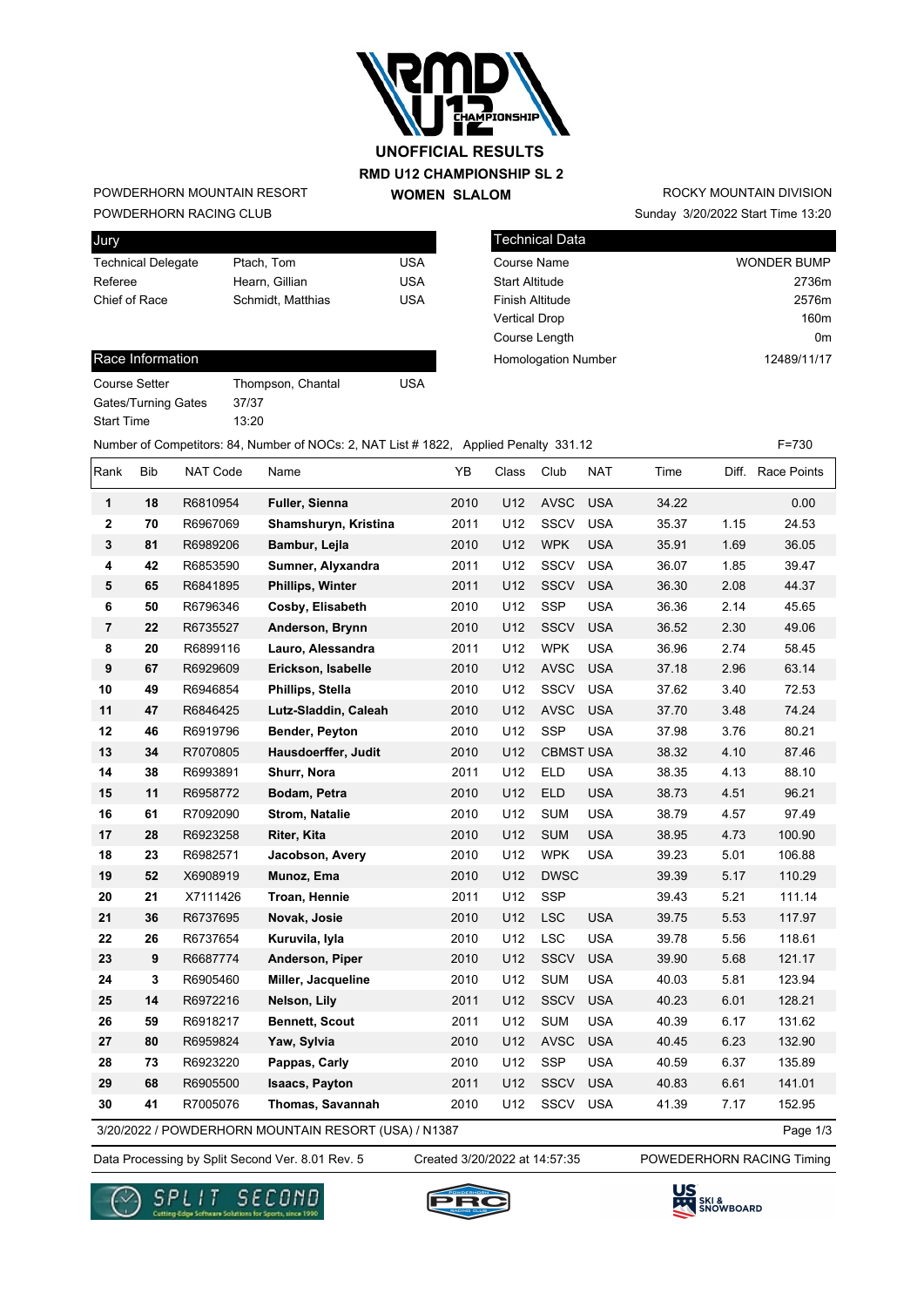### **RMD U12 CHAMPIONSHIP SL 2 WOMEN SLALOM UNOFFICIAL RESULTS**

POWDERHORN RACING CLUB POWDERHORN MOUNTAIN RESORT

# ROCKY MOUNTAIN DIVISION

| Sunday 3/20/2022 Start Time 13:20 |
|-----------------------------------|
|                                   |

| Rank | Bib | <b>NAT Code</b> | Name                        | YΒ   | Class | Club             | <b>NAT</b> | Time    |       | Diff. Race Points |
|------|-----|-----------------|-----------------------------|------|-------|------------------|------------|---------|-------|-------------------|
| 31   | 60  | R7034973        | <b>Broenniman, Scarlett</b> | 2011 | U12   | <b>ELD</b>       | <b>USA</b> | 41.50   | 7.28  | 155.30            |
| 32   | 17  | R6928945        | Randall, Elise              | 2010 | U12   | <b>FAST</b>      | <b>USA</b> | 41.68   | 7.46  | 159.14            |
| 33   | 15  | R7059254        | Ryan, Devon                 | 2010 | U12   | <b>AVSC</b>      | <b>USA</b> | 41.94   | 7.72  | 164.69            |
| 34   | 16  | R6923237        | Riter, Kaia                 | 2010 | U12   | <b>SUM</b>       | <b>USA</b> | 42.29   | 8.07  | 172.15            |
| 35   | 13  | R6808461        | Martinez, Leila             | 2011 | U12   | <b>SSCV</b>      | <b>USA</b> | 42.45   | 8.23  | 175.57            |
| 36   | 4   | R6922111        | Riggs, Emmie                | 2010 | U12   | <b>WPK</b>       | <b>USA</b> | 42.71   | 8.49  | 181.11            |
| 37   | 107 | R6798162        | Montgomery, Thaya           | 2011 | U12   | <b>SUM</b>       | <b>USA</b> | 42.74   | 8.52  | 181.75            |
| 38   | 29  | R7129789        | Morstad, Hannah             | 2010 | U12   | PRC              | <b>USA</b> | 42.76   | 8.54  | 182.18            |
| 39   | 39  | X7060528        | Popkova, Eliska             | 2011 | U12   | <b>SUM</b>       |            | 42.84   | 8.62  | 183.89            |
| 40   | 25  | R6727300        | Bell, Jessica               | 2010 | U12   | SSP              | <b>USA</b> | 42.96   | 8.74  | 186.45            |
| 41   | 76  | R7006070        | Hollinger, Paige            | 2010 | U12   | <b>SUM</b>       | <b>USA</b> | 43.23   | 9.01  | 192.21            |
| 42   | 27  | R6999997        | Schmidt, Maridie            | 2010 | U12   | <b>PRC</b>       | <b>USA</b> | 43.52   | 9.30  | 198.39            |
| 43   | 84  | R6923752        | Dickerson, Josie            | 2010 | U12   | <b>SSP</b>       | <b>USA</b> | 43.78   | 9.56  | 203.94            |
| 44   | 55  | R6682181        | Speer, Molly                | 2010 | U12   | <b>FAST</b>      | <b>USA</b> | 43.91   | 9.69  | 206.71            |
| 45   | 32  | R6840364        | Borgen, Greta               | 2010 | U12   | <b>SSCV</b>      | <b>USA</b> | 44.09   | 9.87  | 210.55            |
| 46   | 77  | R7006456        | Stokeld, Paloma             | 2010 | U12   | <b>WPK</b>       | <b>USA</b> | 44.18   | 9.96  | 212.47            |
| 47   | 82  | R7057267        | Loeffler, Siri              | 2011 | U12   | <b>AVSC</b>      | <b>USA</b> | 44.25   | 10.03 | 213.97            |
| 48   | 30  | R6994301        | <b>Lemons, Charlotte</b>    | 2010 | U12   | <b>AVSC</b>      | <b>USA</b> | 44.43   | 10.21 | 217.81            |
| 49   | 44  | R6988233        | Elertson, Sophia            | 2010 | U12   | <b>SSP</b>       | <b>USA</b> | 44.58   | 10.36 | 221.01            |
| 50   | 74  | R6895506        | Newell, Piper               | 2010 | U12   | <b>SUM</b>       | <b>USA</b> | 44.61   | 10.39 | 221.65            |
| 51   | 31  | R6714843        | Dinse, Sophie               | 2010 | U12   | <b>TBK</b>       | <b>USA</b> | 44.68   | 10.46 | 223.14            |
| 52   | 64  | R7059046        | Feistner, Taylor            | 2010 | U12   | <b>DWSC</b>      | <b>USA</b> | 44.93   | 10.71 | 228.47            |
| 53   | 6   | R7040354        | Thomsen, Rylee              | 2010 | U12   | <b>SSP</b>       | <b>USA</b> | 45.19   | 10.97 | 234.02            |
| 54   | 19  | R6793267        | O'Dell, Anna                | 2010 | U12   | <b>TEL</b>       | <b>USA</b> | 45.26   | 11.04 | 235.51            |
| 55   | 48  | R7059795        | Foss, Lily                  | 2010 | U12   | <b>SUM</b>       | <b>USA</b> | 45.33   | 11.11 | 237.00            |
| 56   | 78  | R7088925        | Speck, Liv                  | 2010 | U12   | <b>TEL</b>       | <b>USA</b> | 45.70   | 11.48 | 244.90            |
| 57   | 5   | R6994281        | Faulhaber, Lucy             | 2010 | U12   | <b>AVSC</b>      | <b>USA</b> | 45.77   | 11.55 | 246.39            |
| 58   | 58  | R6967599        | Johnson, Aletheia           | 2010 | U12   | <b>CBMST USA</b> |            | 46.69   | 12.47 | 266.02            |
| 59   | 54  | R7100375        | Ranallo, Sofie              | 2010 | U12   | <b>WPK</b>       | <b>USA</b> | 47.94   | 13.72 | 292.68            |
| 60   | 24  | R6908401        | Walker, Liesel              | 2011 | U12   | <b>SSP</b>       | <b>USA</b> | 48.13   | 13.91 | 296.74            |
| 61   | 83  | R6956443        | Sanders, Tessa              | 2011 | U12   | DWSC USA         |            | 48.76   | 14.54 | 310.18            |
| 62   | 10  | R6842193        | Martin, Maisy               | 2010 | U12   | <b>WPK</b>       | <b>USA</b> | 48.77   | 14.55 | 310.39            |
| 63   | 57  | R7061643        | <b>Waters, Savannah</b>     | 2010 | U12   | <b>SSP</b>       | <b>USA</b> | 49.40   | 15.18 | 323.83            |
| 64   | 51  | R6906848        | Vader, Gabriela             | 2010 | U12   | <b>WPK</b>       | <b>USA</b> | 49.79   | 15.57 | 332.15            |
| 65   | 56  | R6960439        | Boisen, Luella              | 2011 | U12   | <b>CBMST USA</b> |            | 50.88   | 16.66 | 355.40            |
| 66   | 53  | R6946834        | Kimble, Kaitlyn             | 2011 | U12   | <b>TEL</b>       | <b>USA</b> | 52.63   | 18.41 | 392.73            |
| 67   | 35  | R7174384        | Bbolerjack, Linnea          | 2010 | U12   | AVSC             | <b>USA</b> | 53.62   | 19.40 | 413.85            |
| 68   | 37  | R7071471        | Miller, Maddie              | 2010 | U12   | <b>FAST</b>      | <b>USA</b> | 1:01.22 | 27.00 | 575.98            |

#### **NOT PERMITTED TO START**

|    |    | DID NOT START: 5 competitors |                |      |                  |  |
|----|----|------------------------------|----------------|------|------------------|--|
|    | 66 | R6928131                     | Collins, Chloe | 2011 | U12 AVSC USA     |  |
|    | 69 | R7101916                     | Crump, Louisa  |      | 2011 U12 SSP USA |  |
| 71 |    | R6900079                     | Osborne, Lyla  | 2010 | U12 AVSC USA     |  |

3/20/2022 / POWDERHORN MOUNTAIN RESORT (USA) / N1387

Data Processing by Split Second Ver. 8.01 Rev. 5 Created 3/20/2022 at 14:57:35 POWEDERHORN RACING Timing

Created 3/20/2022 at 14:57:35

Page 2/3